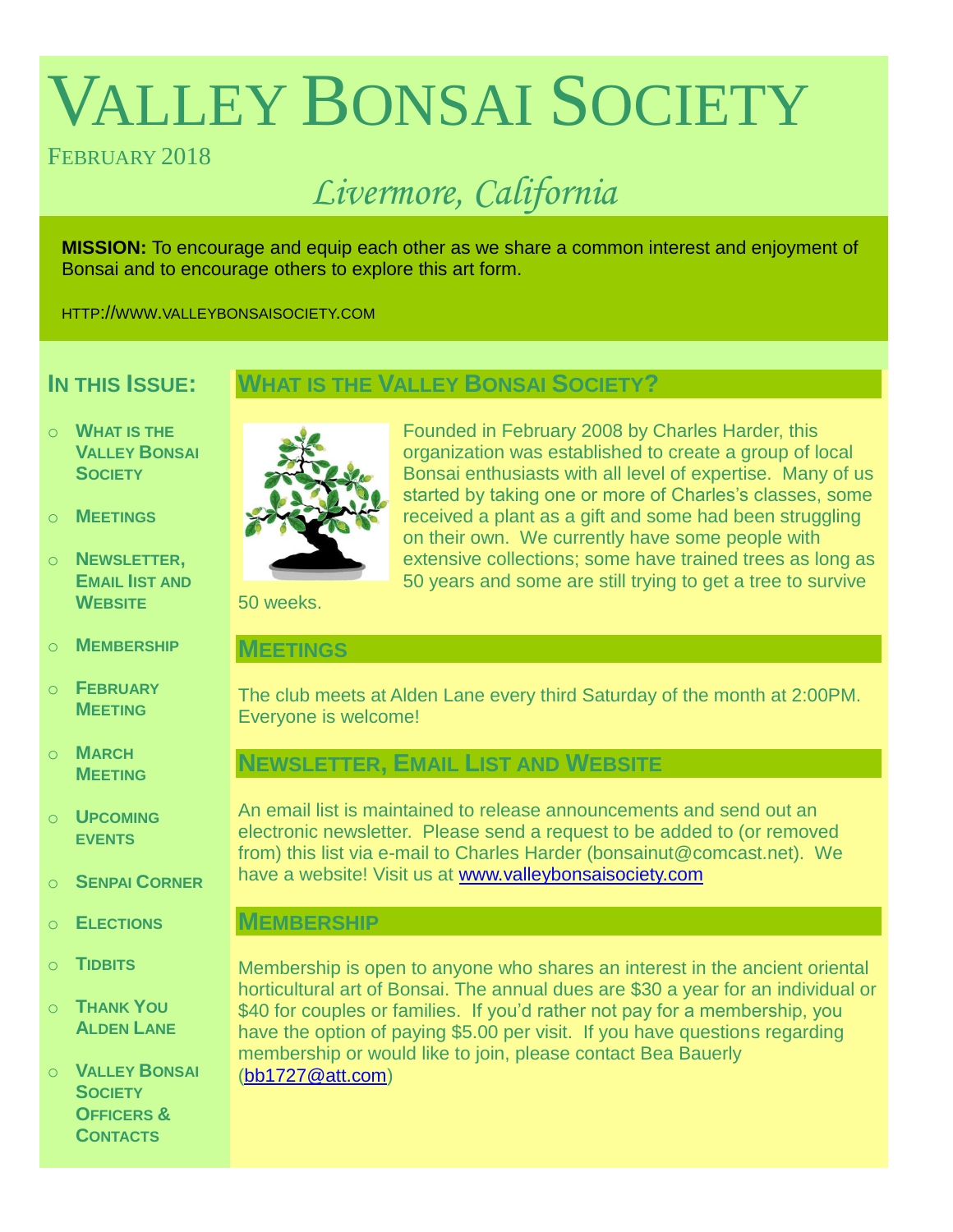# **FEBRUARY MEETING**

At this meeting, we talked about wiring. Wiring is one of the essential techniques for shaping the trees above pinching and pruning. As we discussed, the wiring should be neat, evenly spaced and if at all possible, not crossed over one another. Please refer to the material in your binder for additional close up pictures.





# **MARCH MEETING**

At our March meeting, we will discuss how to look for that perfect tree and what types of trees work indoors and outdoors. As you wander through a nursery, or sometimes your backyard, we will discuss the features you should be looking for when selecting your bonsai material. As you all know, most bonsai are outdoors, so I will also spend a little time talking about some of the species of plants that could work well for an indoor bonsai.

## **UPCOMING EVENTS**

#### **March 24 – 25, 2018 Oakland, California**

**Bay Area Bonsai Associates**: 37th Annual Bonsai Exhibition at the Lakeside Park Garden Center, 666 Bellevue Avenue. Show hours are 5 – 9 PM Saturday and 12 noon – 4 PM Sunday. Light dinner at 5:30 PM Saturday followed by a bonsai demonstration by club members from 6:30 to 9 PM. Benefit drawing of demo tree(s). Winning ticket must be present to win. Sales of plants, bonsai, and other bonsai related items both days. Admission is free. Parking fee to the Lakeside Park entrance is required during the park hours. For more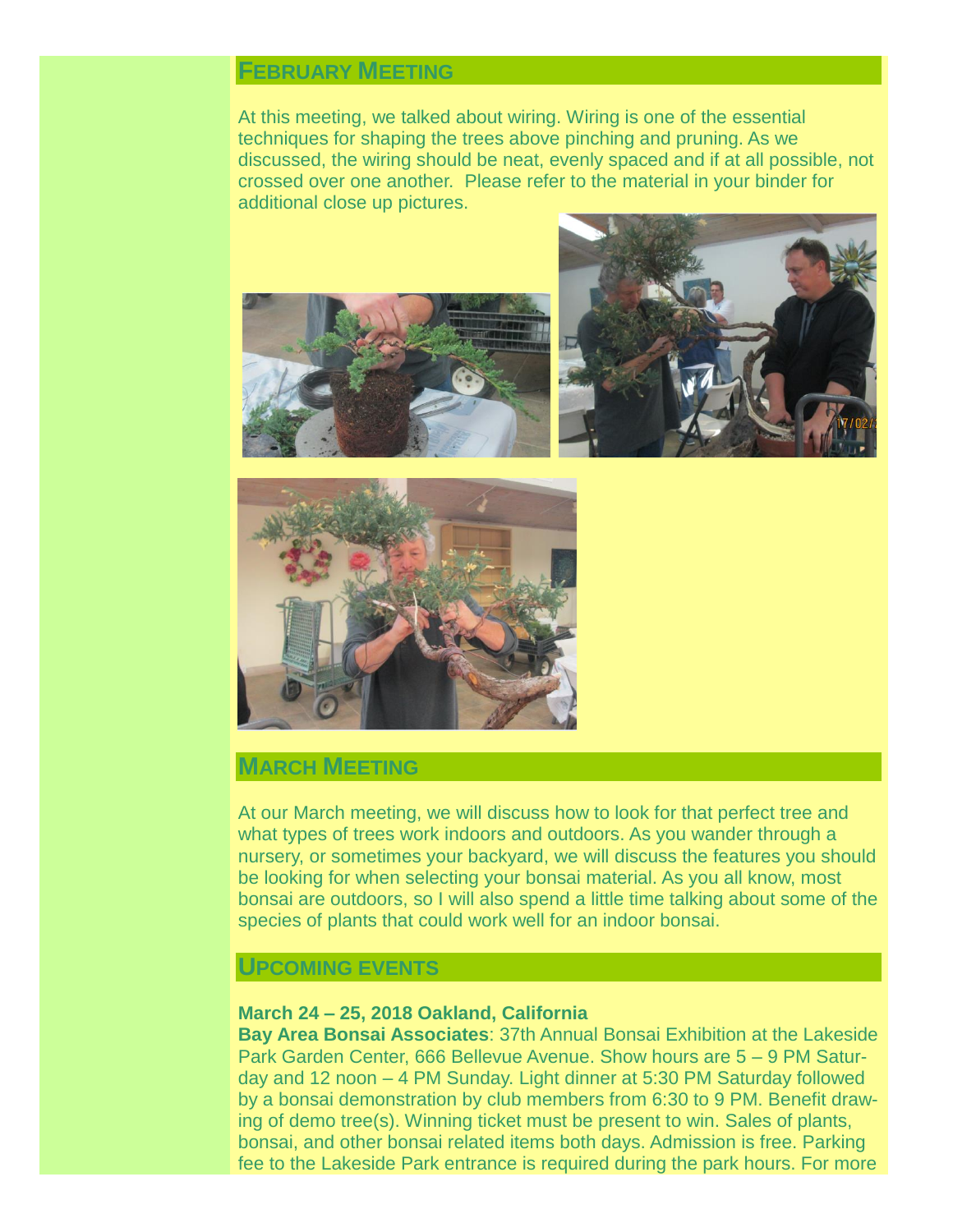#### **March 24, 2018 Sacramento California**

**American Bonsai Association, Sacramento**: Annual Bus Trip: 8 AM - 8 PM from the Sacramento Garden and Arts Center, 3330 McKinley Blvd. Visits to several bonsai-related destinations in the East Bay area to include the GSBF Collection at Lake Merritt and the Bay Area Bonsai Associates Annual Exhibition. Snacks provided, bring you own lunch. Cost \$40.00. To sign up, contact Sylvia Anderson at (916) 622-4772. Visit our website for more details: <http://abasbonsai.org/activities.html>

#### **March 31 – April 1, 2018 Sacramento, California**

**Bonsai Sekiyu Kai:** 41st Annual show at the Sacramento Buddhist Church, 2401 Riverside Blvd. Show hours are 10 AM – 4 PM daily with a demonstration at 2 PM. Amenities include refreshments, light snacks, door prizes, raffles and a silent auction. Member and vendor sales of plants and bonsai-related items, as well as a food vendor. For more information contact Bonsai Sekiyu Kai at [bonsaisekiyukai@gmail.com](mailto:bonsaisekiyukai@gmail.com)

#### **April 4 - 8, 2018 Daly City, California**

**Bonsai Society of San Francisco Bonsai Exhibit** at the San Francisco Flower and Garden Show, Cow Palace, 2600 Geneva Avenue. Show hours are 10 AM - 7 PM Wednesday thru Saturday, and 10 AM - 6 PM on Sunday. There will be demonstrations daily and sales of bonsai trees, pots, and other bonsai-related items by the club. For more information contact Bernard Marque at [imarque@yahoo.com](mailto:imarque@yahoo.com) or see show website <http://www.sfgardenshow.com/the-show>

#### **April 7, 2018 Fresno, California**

**The Köen-Nai No Bonsai**, Bonsai in the Park, will be a single day event within the Shinzen Japanese Garden in Woodward Park. The activities will include the Annual Toko-Kazari Tokonoma Display Competition, a huge silent auction of bonsai and related items, two bonsai exhibitions including a show devoted to the trees of Ray Thieme, a plant sale and curator guided tours of the garden. The Köen-Nai will be held concurrently with the Shinzen Spring Multicultural Festival, featuring food, music and dancing from throughout our diverse valley. Parking is \$5.

#### **April 14 - 15, 2018 Sacramento, California**

**American Bonsai Association, Sacramento**: Annual Spring Show at the Shepard Garden and Arts Center in McKinley Park, 3330 McKinley Blvd. Show hours are 10 AM - 4 PM with demonstrations by Peter Tea at 1:30 PM both days and a hands-on beginner workshop Sunday morning from 10 AM – 12 PM. There is a large member and vendor sales area, plenty of free parking and admission. A benefit drawing follows the demonstration each day and will include that day's demonstration tree and many bonsai and bonsai related items. For additional information call Renee Seely (916) 929-2106 or email [breadcrust@comcast.net](mailto:breadcrust@comcast.net) or visit our website [http://abasbonsai.org](http://abasbonsai.org/)

**April 14 - 15, 2018 San Jose, California San Jose Betsuin Bonsai Club:** 47th Annual Spring Exhibit at the San Jose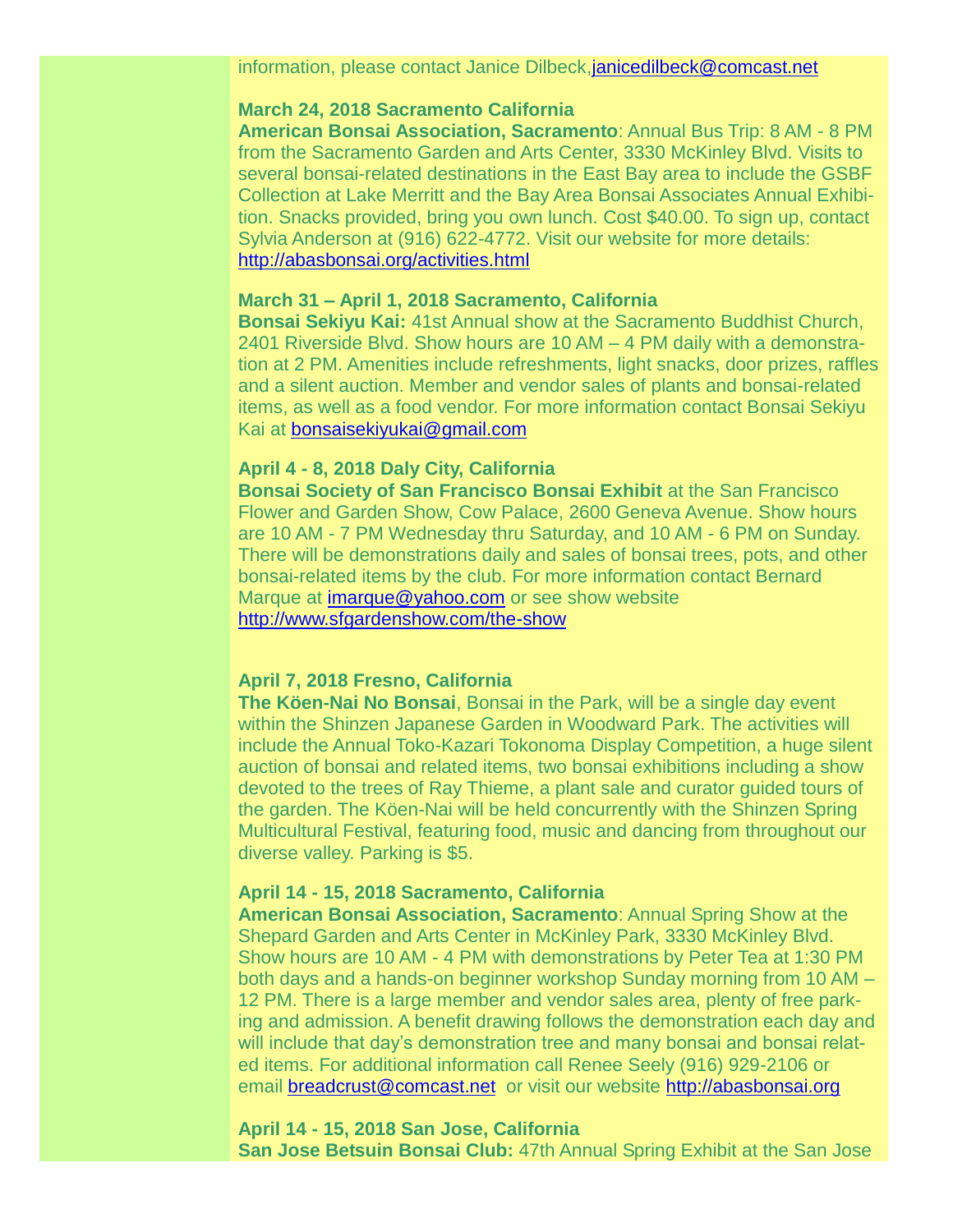Buddhist Church Betsuin, 640 North Fifth Street. Hours are Noon – 5 PM Saturday and Noon – 4 PM Sunday with demonstration at 1PM both days. Sales of plants and pots by the club and sales by vendors. For information call Jim Urhausen (408)275-8059.

#### **April 14 - 15, 2018 Santa Cruz, California**

**Santa Cruz Bonsai Kai:** 30th Annual Bonsai Show at the Museum of Art & History, 705 Front Street. Show hours are from 10 AM - 5 PM with demonstration at 2 PM both days. Saturday's demonstrator is Jonas Dupuich and Sunday's is yet to be determined. Demonstration tree and trees prepared by club members will be part of the raffle after each day's demonstration. Sales area will include quality vendor and member trees, pots, and other related bonsai items. In addition, enjoy the Watsonville Taiko Drummers, a Martial Arts demonstration, and other Japanese cultural events in the recently revitalized Abbott Square next to the Museum. Admission price is \$5.00 for both the Museum and the Bonsai Show. For more information, contact Ed Lambing at: [edinbonnydoon@comcast.net](mailto:edinbonnydoon@comcast.net)

#### **April 21, 2018 Modesto, California**

**Modesto Bonsai Club**: 36th Annual Show at the Clarion Inn, 1612 Sisk Rd. Show hours are 10 AM – 4 PM with demonstration by Bonsai artist Sam Adina at 1 PM. Free admission, open to the public. Exhibit, multiple raffles, and sales of trees, pots and other related items.

#### **April 21 – 22, 2018 Palo Alto, California**

**Kusamura Bonsai Club:** 58th Annual Show, Lucie Stern Community Center, 1305 Middlefield Road. Show hours are Noon – 5 PM Saturday, and 11 AM - 5 PM Sunday with demonstrations at 1:30 PM each day. Saturday's demonstration by Darren and Laura Wong (Soh-Ju-En Satsuki Bonsai) and Sunday's demonstration by club members. Free admission and kids corner. Bonsai trees, pots, and other bonsai-related items will be for sale. For more information contact Charlene Fischer at [charlenerae@mac.com](mailto:charlenerae@mac.com) or visit [www.kusamurabonsai.org](http://www.kusamurabonsai.org/)

# **SENPAI CORNER**

How about fertilizing? A lot of bonsai owners probably do not feed their trees enough. Fertilizing is critical to keeping your trees healthy and full of vigor. Most bonsai soil (especially if yours is similar to my recipe) means that your trees nutrients are supplied by you as there is generally very little to no organic components in your soil. Also, if you are using a well-draining soil; then a lot of the nutrients will get utilized by the tree or be leached or washed out. Fertilizing promotes growth, and will help the tree resist diseases or pests.

As for which fertilizer is the best? I would suggest that you use the type or types that work best for your individual microenvironment. By the way, if you have not yet started fertilizing your trees, now is a good time.

June is our annual show, so start thinking about which trees you might consider showing this year. I would like to review your trees prior to the show, so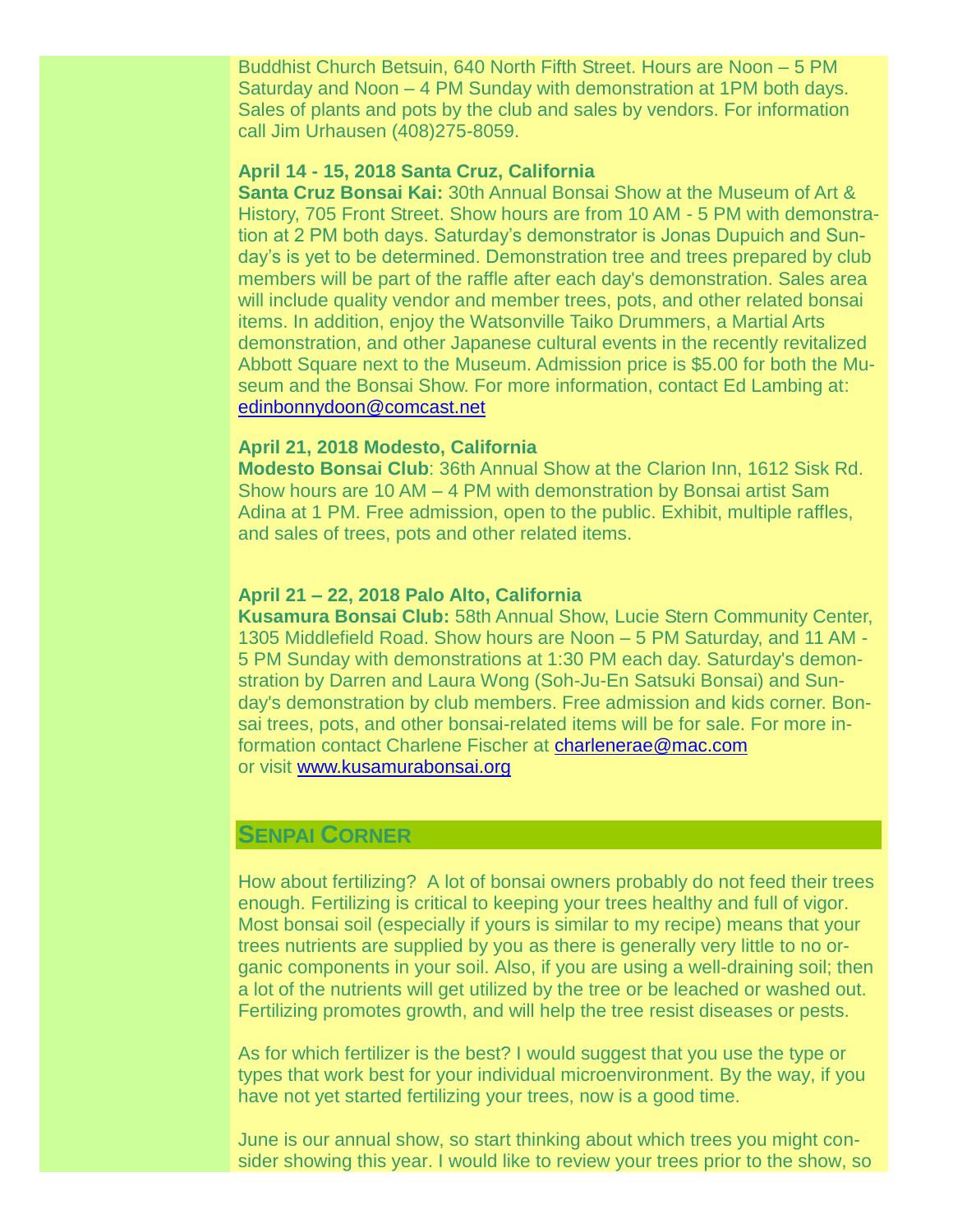start bringing them into the meetings for advice, touch ups or general appreciation.

#### **ELECTIONS**

Positions on the Board are still available. Please contact Bea if you are interested.

#### **TIDBITS**

June show is around the corner, I will be looking for some volunteers. More to come.

# **THANK YOU ALDEN LANE**



Thanks to Alden Lane for allowing us to meet for free at the nursery as we start up. Alden Lane Nursery has evergreen and blooming trained Bonsai specimens in many sizes for indoors and outdoor gardens. Stop in and let one of the Bonsai experts help you design your own Bonsai masterpiece from the selection of Bonsai pots and starter plants. They also carry Bonsai tools and enough useful Bonsai accessories to satisfy even the most dedicated bonsai tree hobbyist.

981 Alden Lane Livermore, CA 94550 (925) 447-0280 [www.aldenlane.com](http://www.aldenlane.com/)

The nice thing about meeting at Alden Lane is that you have the opportunity to not only pick up bonsai stock and supplies but to shop under the oaks amongst one

of the most extensive offerings for your home and garden. Inspiration and beauty abounds where ever you look along with the friendly, knowledgeable staff of Alden Lane. Don't forget to say THANK YOU for the incredible support!

#### **SOCIETY OFFICERS AND CONTACTS**

**Vice President** Open Position **Secretary** Bea Bauerly bb1727@att.com **Fund Raising & Plant Tager**

**Open Position** 

**President** Charles Harder bonsainut@comcast.net

**Treasurer** Bea Bauerly bb1727@att.com **Membership** Bea Bauerly bb1727@att.com

**Newsletter** Charles Harder bonsainut@comcast.net **Website** Bill Bauerly Bill46@pacbell.net

If you need to contact any of the above, please make sure to reference